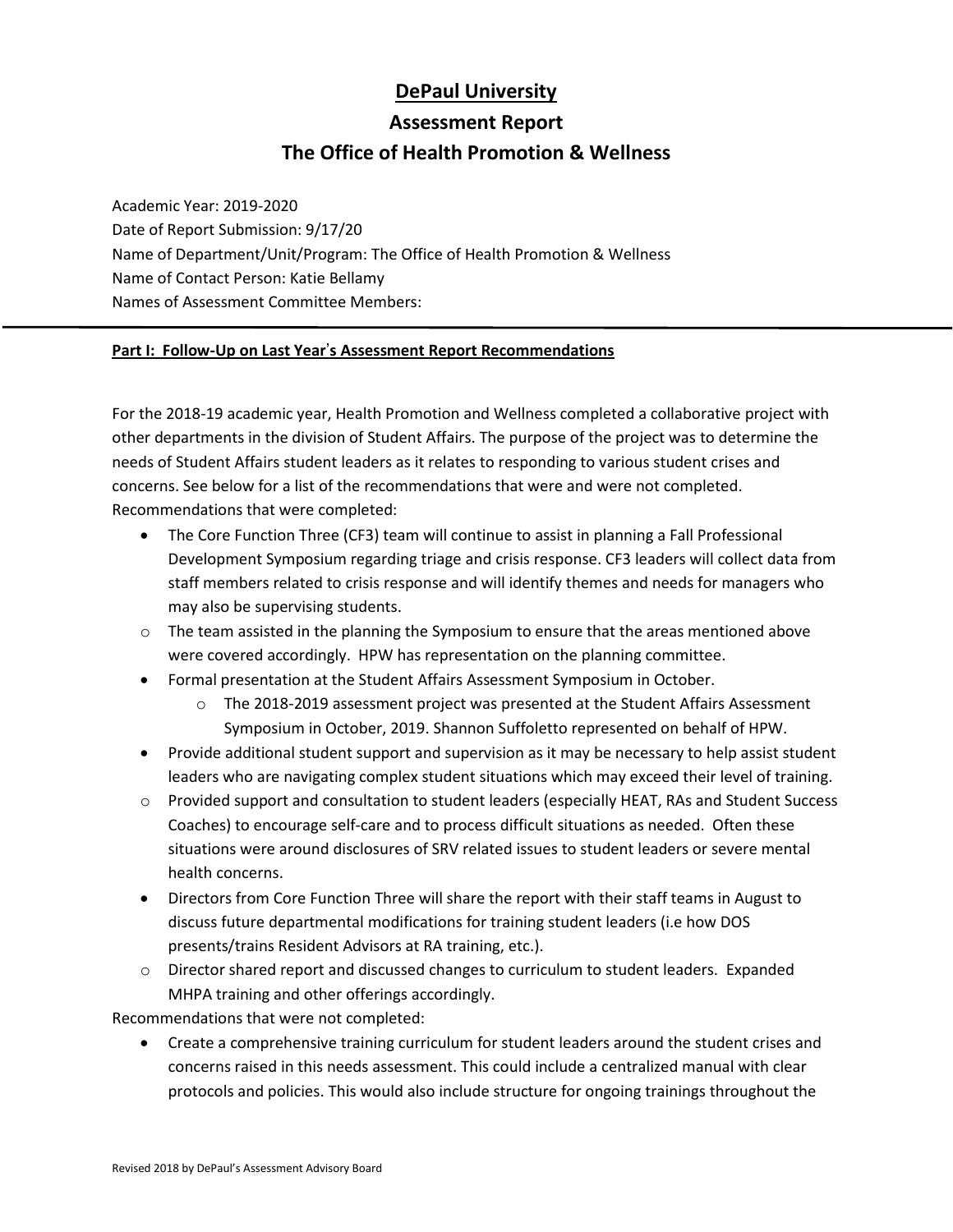academic year in addition to a larger training/onboarding for student staff (typically conducted in late summer). The training curriculum would also include examples of concerns vs crisis and appropriate referral offices & resources.

- Revisit the previous "SALT-style" (student affairs leadership training) conducted previously within the Division of Student Affairs. This could assist in providing a consistent training to all student leaders and allow departments to continue to have departmental specific trainings to supplement the larger training.
- Directors from Core Function Three will meet in August to discuss the assessment report and results in anticipation of late summer student leader training (i.e RA training, HEAT training, etc.). In August, staff leadership from Core Function Three will meet with professional staff from New Student & Family Engagement and the Office of Multicultural Student Success to debrief the needs assessment and discuss ideas for future trainings.
- During the 2019-2020 academic year, the Core Function Three team can build the training curriculum to implement for the Summer/Fall 2020 student leadership training(s).
- A brief summary of the results will be shared with all student participants who were invited to complete the original survey in early Fall.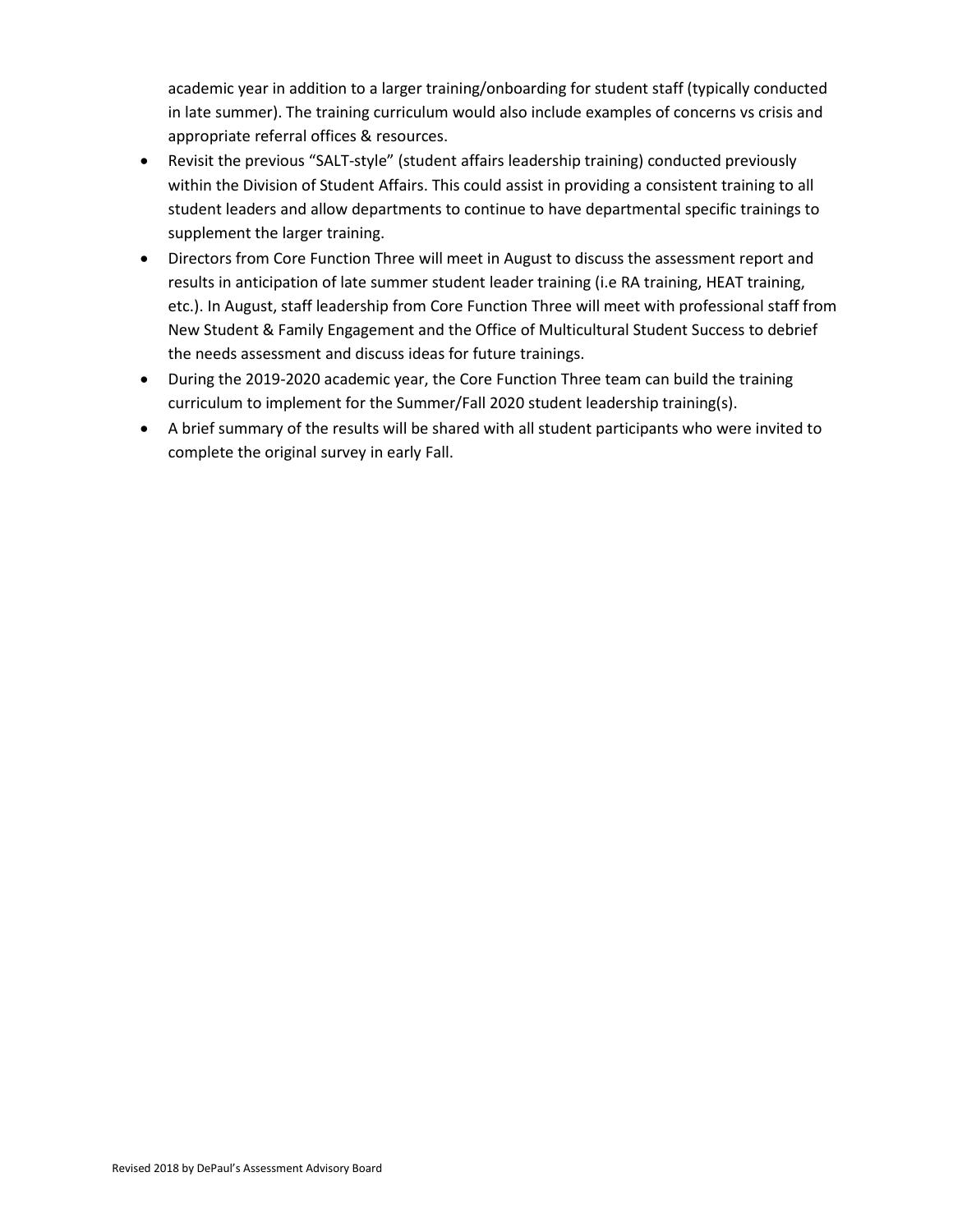#### **Part II: Report on This Year**'**s Assessment Project**

#### **I. Abstract**

The Office of Health Promotion & Wellness (HPW) conducted a learning assessment designed to understand if students who participate in activities and services that increase knowledge and awareness of wellness are able to describe strategies to take care of themselves and others. Data was collected from 300 students who attended HPW programming during Winter Quarter 2020 using a paper survey at the end of the program. Data was analyzed with a rubric based on the quality and quantity responses. Overall, most (n=256) students successfully demonstrated learning with students doing better related to self-care (n=293) than related to care of others (n=282). These findings support next steps that include improving student presenter facilitation skills and revising programming content to increase learning from meeting to exceeding expectations.

#### **II. Assessment Question**

To what extent are students who participate in activities and services that increase knowledge and awareness of wellness able to describe strategies to take care of themselves and others?

#### **III. Introduction & Context**

#### Project Overview

This assessment project utilized a rubric to analyze responses from 300 paper surveys given at the conclusion of workshops and programs during Winter Quarter 2020. The surveys were created to assess if students are below, meeting, or exceeding expectations in terms of being able to describe strategies to take care of themselves and others.

#### Learning Outcome Assessed

Students who participate in activities and services that increase knowledge and awareness of wellness will be able to describe strategies to take care of themselves and others.

#### Context for This Year's Report

The goals and needs of HPW includes increasing students' knowledge and awareness of wellness, and to be able to describe strategies to take care of themselves and others. This assessment project will examine if students are in fact learning what HPW aims to be teaching. This project directly relates to the University's strategic plan to "ensure a welcoming, engaging, diverse, and inclusive campus environment" and to "elevate academic excellence and embrace a culture of creativity and discovery." Student wellness is crucial to academic success. Ensuring students are learning strategies to care for themselves and others is essential to creating and maintaining a healthy student body and successful alumni. Further, efforts to educate on wellness strategies are targeted to all students, promote social justice and health equity, and work toward institutionalized beliefs and actions regarding wellbeing and academic success.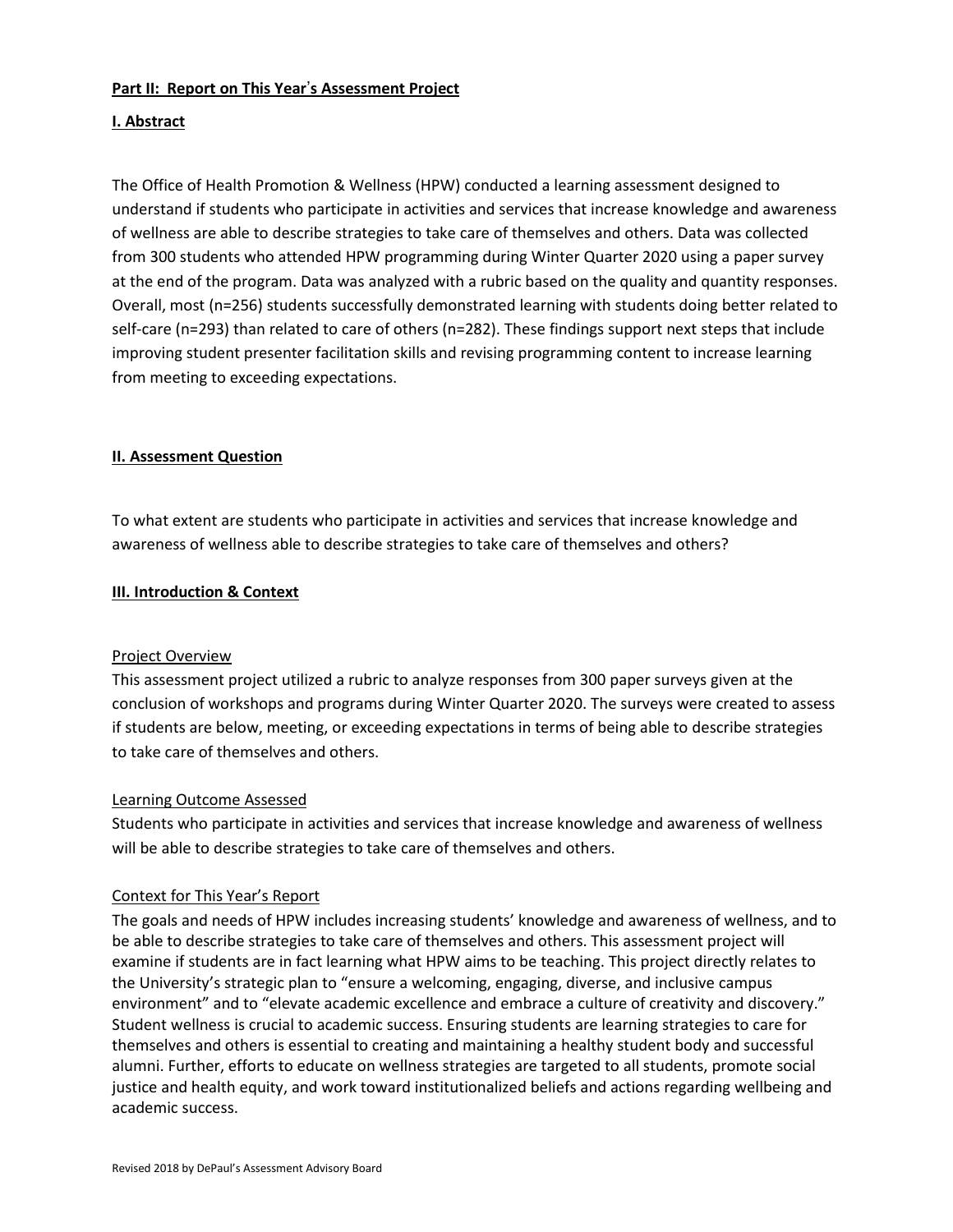Research shows that mental health, substance use, and other personal concerns do impact students' academic success. For example, Palmer et al (2012) found that students who misuse substances report negative impacts on their academics and that much substance use/misuse goes undetected. Similarly, Hunt and Eisenberg (2010) found that untreated mental illness in the college aged population not only has significant implications for academic success and productivity but that untreated mental illness is highly prevalent in this population and is more likely to go untreated for those attending college than their non-college-attending peers. Not only does mental illness negatively impact academic success, but the stress from academic pressure, future career plans, relationship stressors, and financial stressors all also contribute to depression and anxiety experienced by college students (Beiter et al., 2015). HPW programming strives to provide preventive measures to aid students in identifying stressors and developing coping strategies, utilizing resources, and increasing help-seeking behaviors often by decreasing associated stigma. As Everfi notes in their guidebook for leveraging evidenced-based strategies in prevention work, "people are more successful in changing their behavior if they have selfassessment and self-management skills." HPW strives to provide students with the necessary skills to practice self-care and community care, and this assessment project aims to evaluate if and how well this outcome is being met.

#### **IV. Data Collection and Methodology**

Data was collected through an internally created paper survey and was given to all students who attended HPW programming during Winter Quarter 2020. The survey was given to students at the end of every HPW program and workshop to assess their learning, specifically related to their ability to identify strategies and ways to apply how to take care of themselves and others (see Appendix A for the survey). HPW used a convenience sample of students attending our programs as the group assessed. The surveys were then voluntarily collected, and data was entered into Qualtrics for analysis.

A total of 300 students completed surveys; this is at least a partial sample of those who attended programs/workshops in Winter Quarter 2020.<sup>1</sup> We do not have accurate data of all students who attended versus completed surveys. Of those students who completed surveys, some (n=16) failed to be identified because they failed to write their ID number on the survey. The surveys included quantitative and qualitative responses. For the qualitative responses, the data was ordered by workshop code and a thematic analysis was then conducted, coding responses to evaluate their appropriateness and relevance. The analysis was guided by an internally created rubric to assess the number of accurate responses and the quality of the response for responses related to strategies related to themselves and strategies related to others (see Appendix B for the rubric). Acceptable performance was first determined by accuracy of responses and then by quality. For example, if the response was not accurate, it was coded as below expectations on both measures of the rubric. If there was one accurate response, it was coded as meeting expectations whereas multiple accurate responses exceeded

 $1$  These 300 students do not necessarily reflect unique students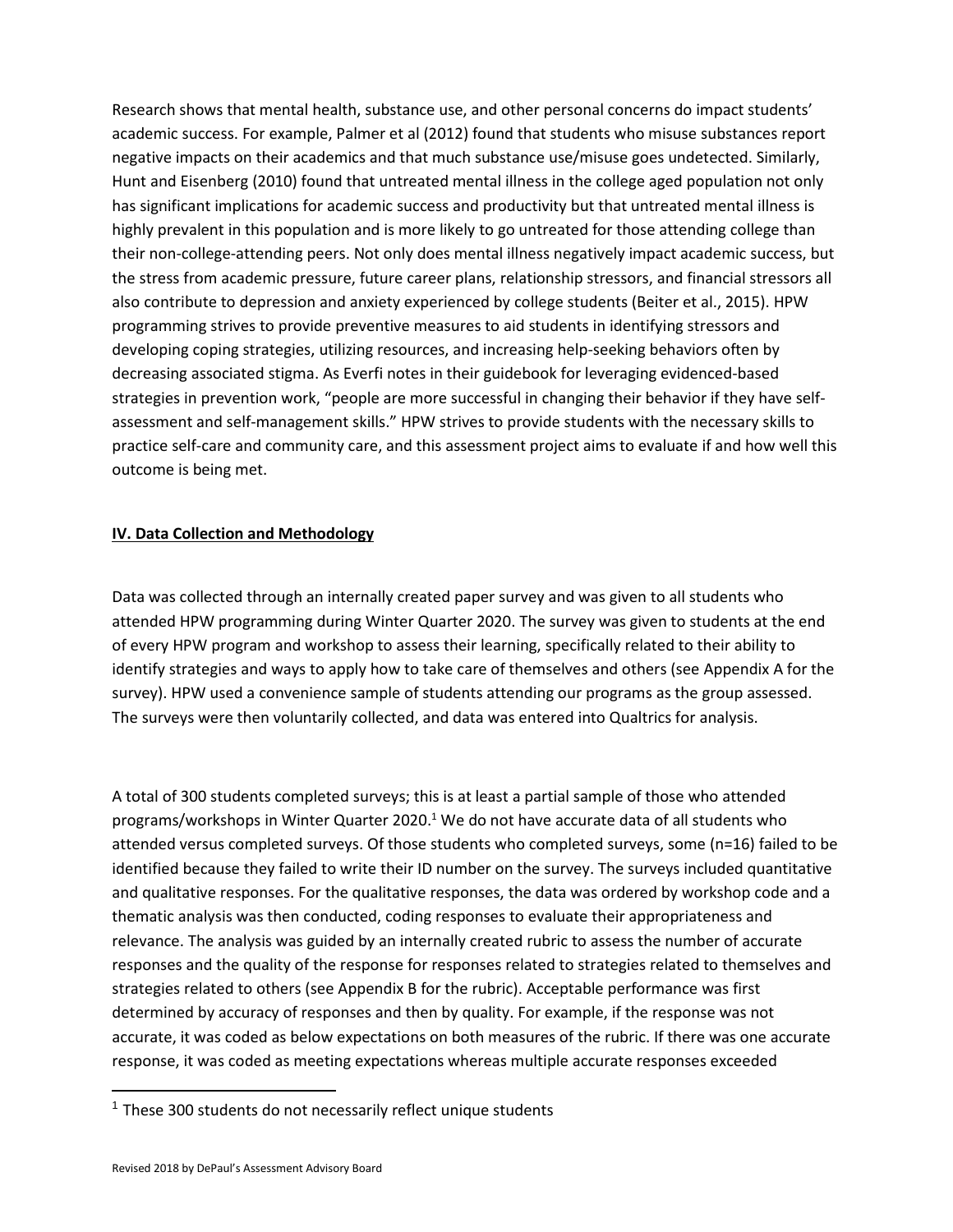expectations. For one or more accurate responses, the quality of response was then coded as either being irrelevant or abstract (below expectations), specific without context (meeting expectations), or specific with context (exceeding expectations). Data analysis was primarily completed by the Graduate Peer Health Educator, Josean Amill, and supplemented and reviewed by the Substance Misuse Prevention Specialist, Katie Bellamy. For the quantitative section of the survey, responses were analyzed using a Chi-square test. Cross-tabulations were performed as well to breakdown correlations between the workshop codes and mastery of our learning outcomes. This analysis was done by D. Scott Tharp, the Assessment & Effectiveness Specialist in the Division of Student Affairs.

## **V. Results**

Overall, 256 students (85.3%) successfully demonstrated learning; 44 students (14.7%) did not successfully demonstrate learning (Table 1). The overall learning was further analyzed according to students' ability to describe and apply strategies to take care of themselves, and describe and apply strategies to take care of others.

Knowledge & Application of Care for Self: 293 students (97.7%) met or exceeded expectations when demonstrating knowledge of wellness strategies related to themselves. Of these students, 249 students (83.0%) met expectations and 44 students (14.7%) exceeded expectations (Table 2). 277 students (92.3%) met or exceeded expectations when demonstrating application of wellness strategies related to themselves. Of these students, 188 students (62.7%) met expectations and 89 students (29.7%) exceeded expectations (Table 3). 277 students (92.3%) successfully demonstrate both knowledge and application of wellness strategies related to themselves (Table 4).

Knowledge & Application of Care for Others: 282 students (94.0%) met or exceeded expectations when demonstrating knowledge of wellness strategies related to others. Of these students, 259 students (86.3%) met expectations and 23 students (7.7%) exceeded expectations (Table 5). 273 students (91.0%) met or exceeded expectations when demonstrating application of wellness strategies related to others. Of these students, 234 students (78.0%) met expectations and 39 students (13.0%) exceeded expectations (Table 6). 273 students (91.0%) successfully demonstrate both knowledge and application of wellness strategies related to others (Table 7).

Of note, 281 students (93.7%) indicated some level of agreement that they learned ways to better care for myself (Table 8). 269 students (89.7%) indicated some level of agreement that they learned ways to better care for others (Table 9).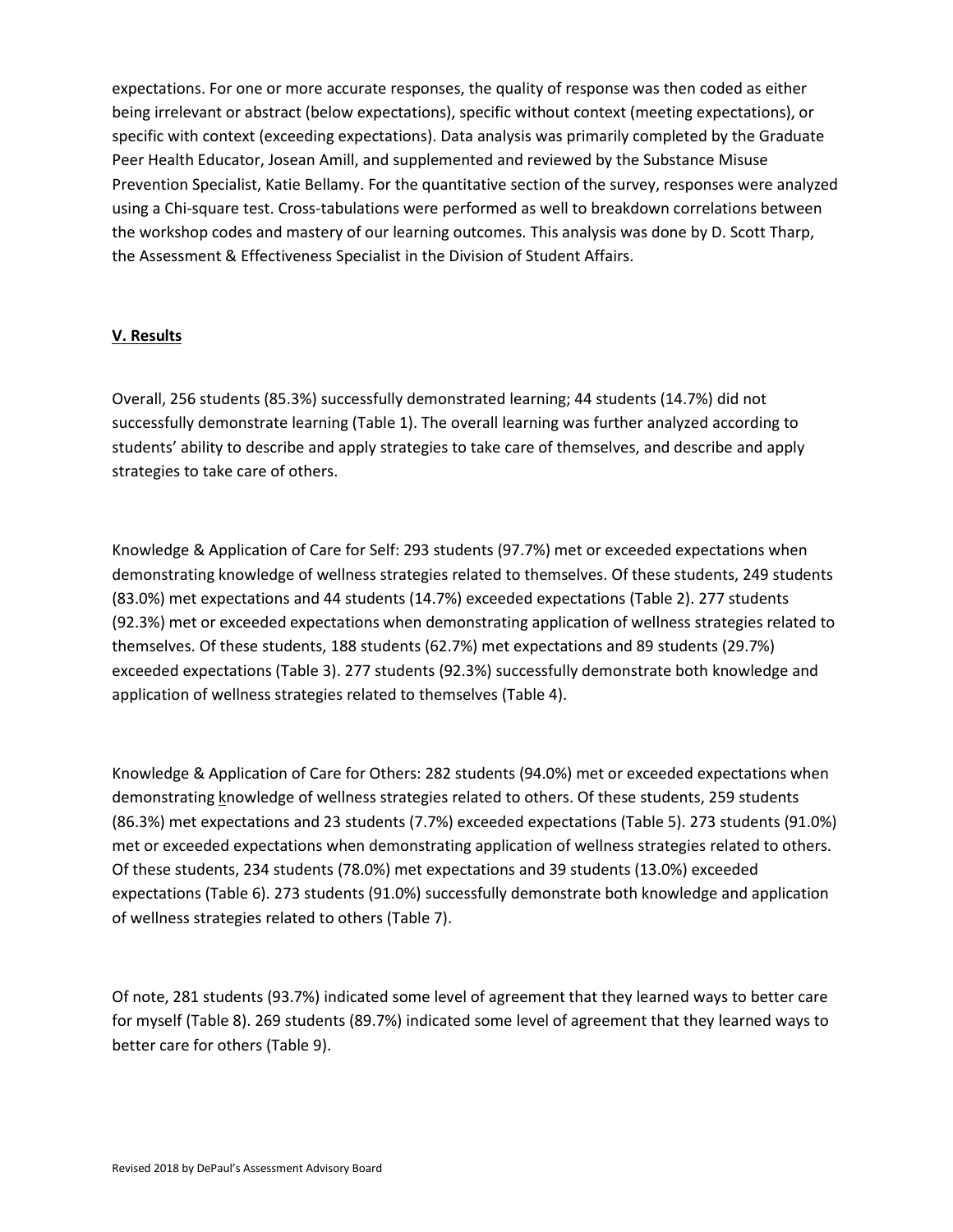| <b>Program Level Learning</b>                                                                                                                                                               | <b>Number of Students</b> | <b>Number of Students with</b>          |
|---------------------------------------------------------------------------------------------------------------------------------------------------------------------------------------------|---------------------------|-----------------------------------------|
| <b>Outcome</b>                                                                                                                                                                              | <b>Assessed</b>           | <b>Acceptable or Better Performance</b> |
| Are students who participate in<br>activities and services that<br>increase knowledge and<br>awareness of wellness able to<br>describe strategies to take care<br>of themselves and others? | 300                       | 256                                     |

Acceptable performance was first determined by accuracy of responses and then by quality. For example, if the response was not accurate, it was coded as below expectations on both measures of the rubric. If there was one accurate response, it was coded as meeting expectations whereas multiple accurate responses exceeded expectations. For one or more accurate responses, the quality of response was then coded as either being irrelevant or abstract (below expectations), specific without context (meeting expectations), or specific with context (exceeding expectations).

## **VI. Discussion & Interpretation of Results**

The data shows students are in fact meeting or exceeding expectations for learning in most (85.3%) cases. In short, the learning outcome of being able to describe strategies to care for themselves and others is being met. While satisfied with these results, this data can be utilized to further improve students 'learning by seeking to enhance learning from meeting to exceeding expectations.

The results indicate that the learning outcome is attained. Possible contributing factors to students either meeting, exceeding, or not meeting expectations include: year in school, prior attendance/experience with HPW, size of the workshop/presentation, facilitator (including whether student or staff, comfort level with the topic, etc), and presentation type. Further, many presentations do not currently have learning outcomes clearly stated or link explicitly to the goals of being able to describe wellness strategies for self and others, which is likely a limitation in students not exceeding expectations.

#### **VII. Recommendations and Plans for Action**

Based on the results of this assessment project, three recommendations have been identified to improve students 'achievement of this learning outcome in the future.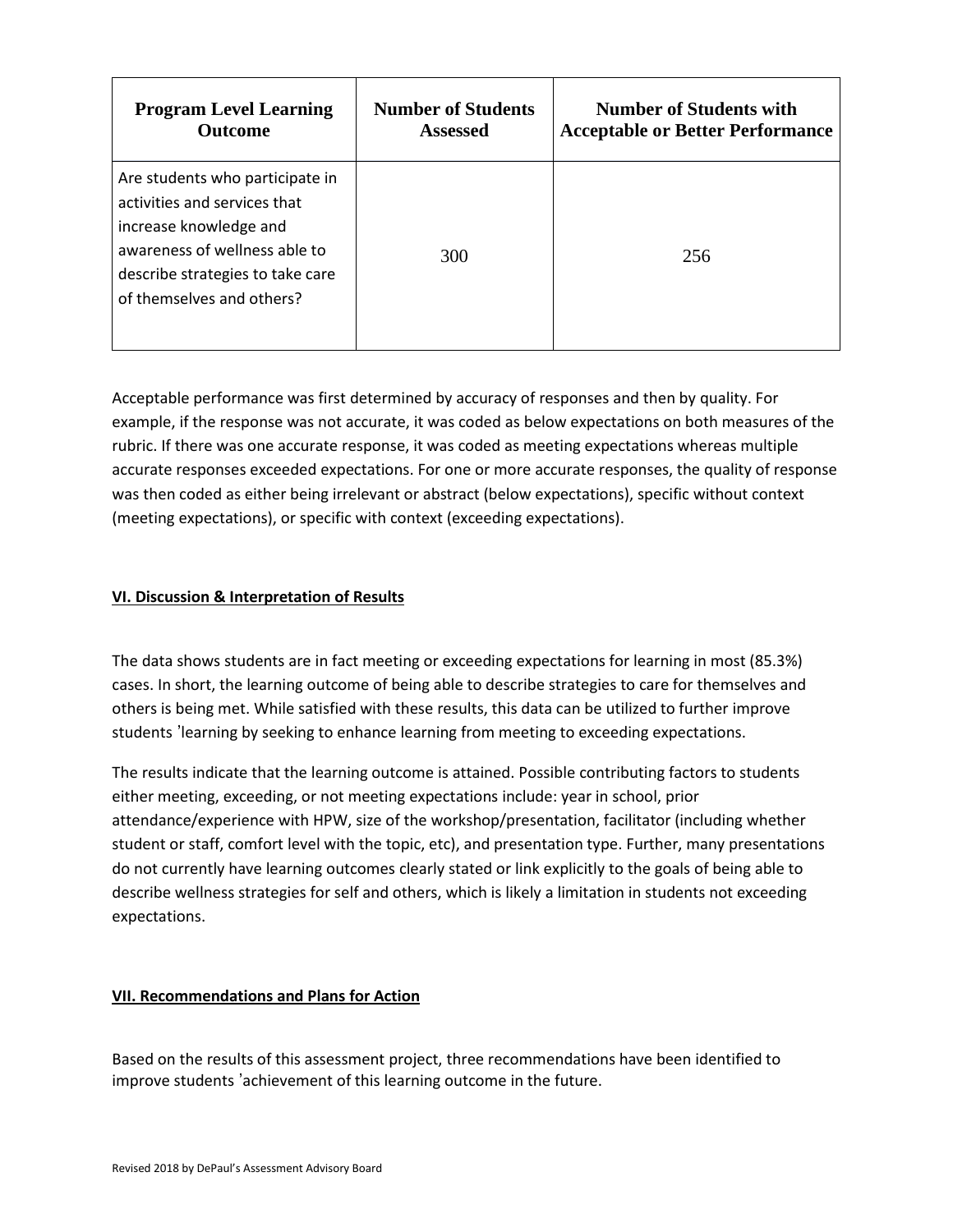- 1. All existing presentations will be examined and modified (and future presentations created) to clearly state learning objectives and link them to the overall goals of describing strategies to care for the self and others. This will be completed over the academic year, 2020-2021, and will primarily be conducted by the Graduate Assistant, Christine Augustin. Other collaborators may be professional staff (Katie Bellamy, Katrina Wagner) and peer health educators.
- 2. New staff, including peer health educators, will be trained to understand how their presentations and workshops clearly link with the program area map and concrete learning objectives. This will be facilitated by Katrina Wagner during peer health educator orientation and training in August 2020.
- 3. Ongoing surveying of students attending programming will be completed to continue assessing learning objectives. This will be conducted at the close of workshops and programming throughout the 2020-2021 academic year. The Graduate Assistant, Christine Augustin, and professional staff, Katie Bellamy, will oversee ongoing assessment of workshops and programs.
- 4. Once transitioning to in-person programming, questions will be added to the survey, including: Have you attended HPW programs in the past, Did you find the size of this program to be conducive to your learning.
- 5. Surveying peer health educators on their comfort with facilitation, comfort with the workshop topic, and evaluating their facilitation skills are ideas for future assessment projects.

The primary potential barriers to implementing these actions are time and resources. The office is currently understaffed and each of these action steps will be new processes for the office. Other barriers include the fact that staff and the peer health educators will be conducting virtual programming for the 2020-2021 academic year, which may make communication of learning outcomes as well as completion of surveys more difficult and/or less accurate. To address this, virtual programming will explicitly include time for the learning assessment and will emphasize learning outcomes throughout the workshops.

# Stakeholders:

- Internal stakeholders, primarily professional staff in the office, will be informed of the results of this assessment project during an informal presentation of the results. Staff will give input into data interpretation and application of the results, including how this informs future facilitator trainings, content development, and communication to other stakeholders.
- Students who may attend programming will be informed of the results by utilizing the information collected, specifically certain quotes and statements of learning, in social media and posters designed to promote learning as well as during future workshops.
- Divisional stakeholders will be informed of the results at the Assessment Symposium, Fall 2020.

#### **VIII. References**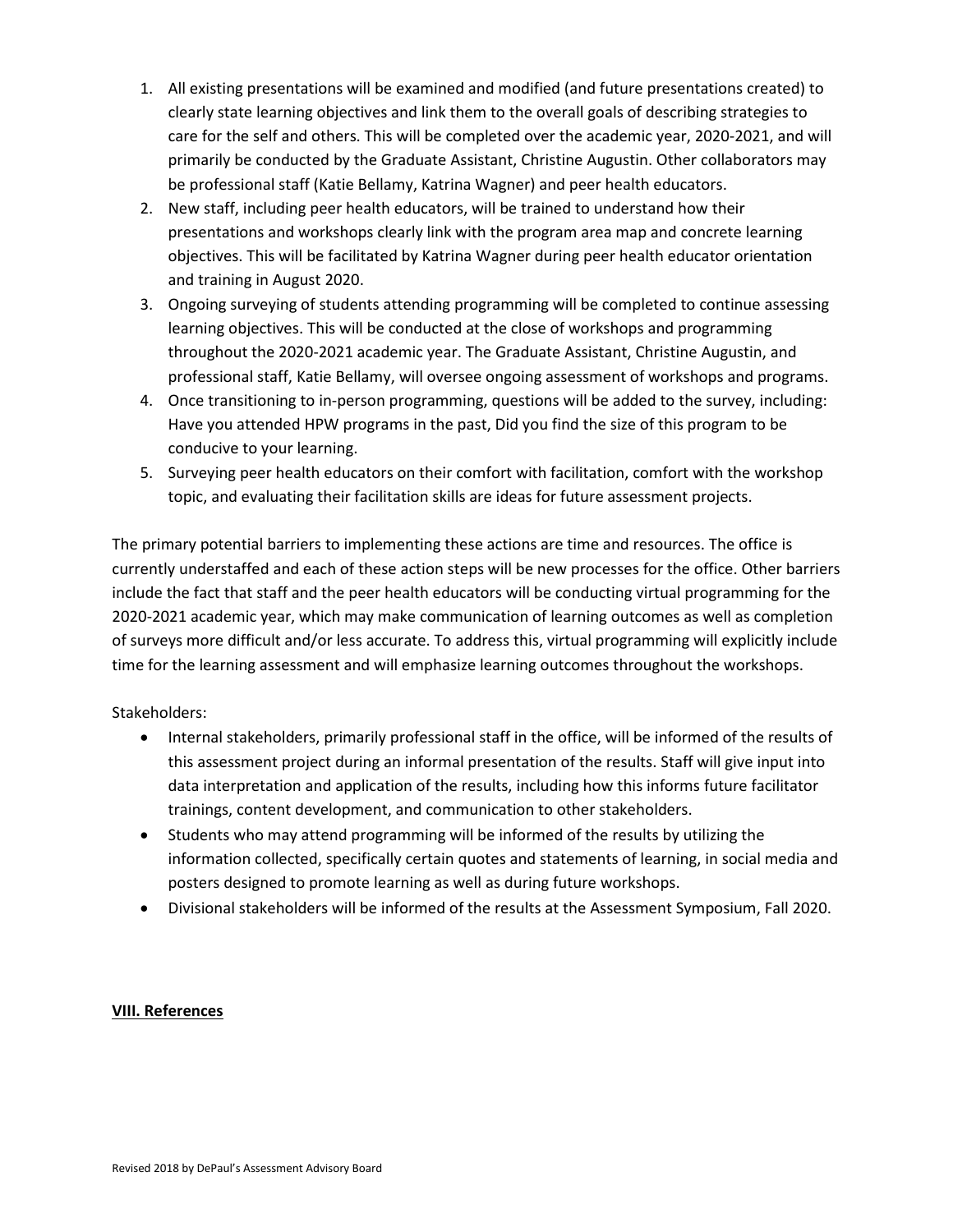Palmer, R. S., McMahon, T. J., Moreggi, D. I., Rounsaville, B. J., & Ball, S. A. (2012). College Student Drug Use: Patterns, Concerns, Consequences, and Interest in Intervention. *Journal of college student development*, *53*(1), 10.1353/csd.2012.0014. doi:10.1353/csd.2012.0014

Hunt, J., & Eisenberg, D. (2010). Mental Health Problems and Help-Seeking Behavior Among College Students. *Journal of Adolescent Health, 46*(1), 3-10. doi:10.1016/j.jadohealth.2009.08.008

Beiter, R., Nash, R., Mccrady, M., Rhoades, D., Linscomb, M., Clarahan, M., & Sammut, S. (2015). The prevalence and correlates of depression, anxiety, and stress in a sample of college students. *Journal of Affective Disorders, 173*, 90-96. doi:10.1016/j.jad.2014.10.054

Everfi. *Leveraging Evidence-Based Strategies for Prescription Drug Abuse Prevention*. https://everfi.com/guidebook/community-engagement/leveraging-evidence-based-strategiesprescription-drug-abuse-prevention/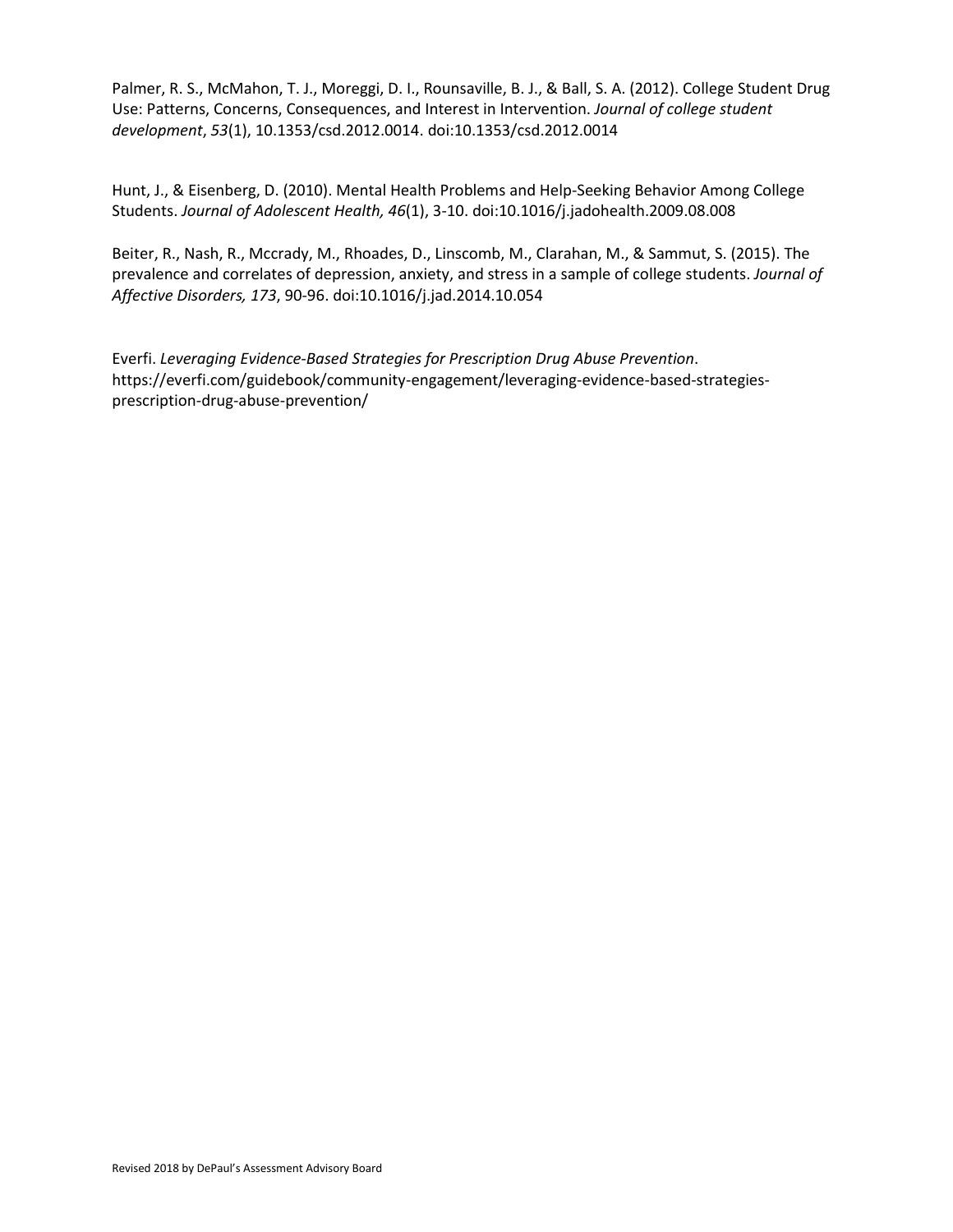#### Appendix A

| <b>HPW STAFF:</b>                           |                               |            | <b>SEPAUL UNIVERSITY</b><br><b>DIVISION OF STUDENT AFFAIRS</b> |  |
|---------------------------------------------|-------------------------------|------------|----------------------------------------------------------------|--|
| Date                                        |                               |            | <b>Office of Health Promotion and Wellness</b>                 |  |
| <b>Facilitator</b>                          |                               |            |                                                                |  |
| <b>Workshop Code</b><br>(please circle one) | Sex. Health/Healthy Rel.      | <b>SRV</b> | <b>AOD</b>                                                     |  |
|                                             | <b>Stress/Mental Wellness</b> |            | <b>Body Image/ED</b>                                           |  |

- 1. Student ID#:
- 2. Based on what you have learned in this workshop/presentation, describe at least one specific strategy you can use to take care of yourself (please elaborate and provide context):

3. Based on what you have learned in this workshop/presentation, describe at least one specific strategy you can use to take care of others (please elaborate and provide context):

# I have learned ways to better care for myself:

|                                                                                               | <b>Strongly Agree</b> | Agree | Neutral | Disagree | <b>Strongly Disagree</b> |
|-----------------------------------------------------------------------------------------------|-----------------------|-------|---------|----------|--------------------------|
| I have learned ways to better care for others:                                                |                       |       |         |          |                          |
|                                                                                               | <b>Strongly Agree</b> | Agree | Neutral | Disagree | <b>Strongly Disagree</b> |
| I am more motivated to engage in self-care after attending this workshop/presentation:        |                       |       |         |          |                          |
|                                                                                               | <b>Strongly Agree</b> | Agree | Neutral | Disagree | <b>Strongly Disagree</b> |
| I find the content of this workshop/presentation relevant to my academic success:             |                       |       |         |          |                          |
|                                                                                               | <b>Strongly Agree</b> | Agree | Neutral | Disagree | <b>Strongly Disagree</b> |
| I find the content of this workshop/presentation relevant to my sense of belonging at DePaul: |                       |       |         |          |                          |
|                                                                                               | <b>Strongly Agree</b> | Agree | Neutral | Disagree | <b>Strongly Disagree</b> |